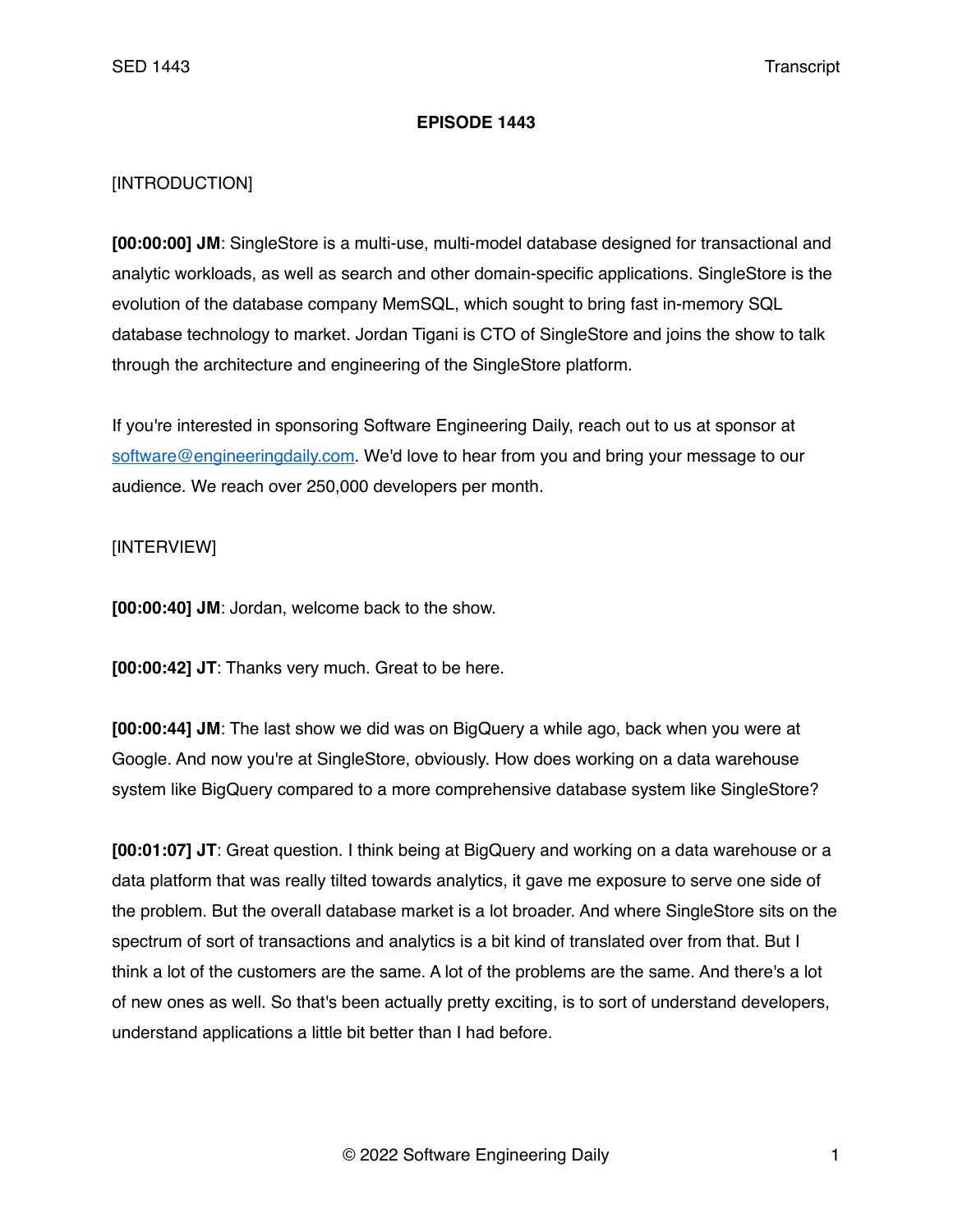**[00:01:44] JM**: The transactional semantics of SingleStore are significantly different than that of BigQuery or a data warehouse. Can you talk about those differences?

**[00:01:57] JT**: Yeah, sure. So SingleStore is a database that can do both transactions and analytics. And, as such, there's a subset of customers that come from the transactional side. And so, I think there's a bunch of cases where somebody needs in their application, they need to do something that looks like analytics. Maybe that's a leaderboard. Maybe they want to show a dashboard. Maybe they want to react to data about what's happening in the rest of – In the system.

And I think as people are building more and more rich applications, these kinds of needs come up more often. And I think one of the ways that you tend to see that is somebody will start with a database like Postgres or MySQL, great databases, work super well. But then they will start to hit roadblocks. They will start to hit scaling problems, kind of things that you can't do. And so then they start adding databases. They may add Mongo, because they want to do flexible schema, or they need document database semantics. And then they want to do faceted search or full text search. And so they move some of the data out to ElasticSearch. And then when you kind of put these pieces together, it tends to be slow. And so they add Redis on top as a cache. And then they want to do some data science, and so they export it out to S3, and then run Spark over it. And each one of these pieces adds latency, adds complexity. Something can go wrong as potential cash problems, etc.

And so having a single database where you can do all these things, it makes your life a lot easier. Sort of the SingleStore approach is, "Hey, instead of all these databases, you can just use SingleStore." SingleStore has SQL, distributed, relational, full text search, semi-structured, etc. So most of these use cases, you actually don't need to know database. And it's fast enough that you don't need to put a cache on top of it. Sort of that removes a lot of the complexity from your system, as well as helps you scale.

There're also people coming from the other side, which is they're coming from the analytics side. And if you come from the analytics side, there's people that want to do – They want to do low-latency dashboards. They want to do real-time analytics, and maybe use streaming analytics. And the fact that actually a lot of the times even an analytical system, you have things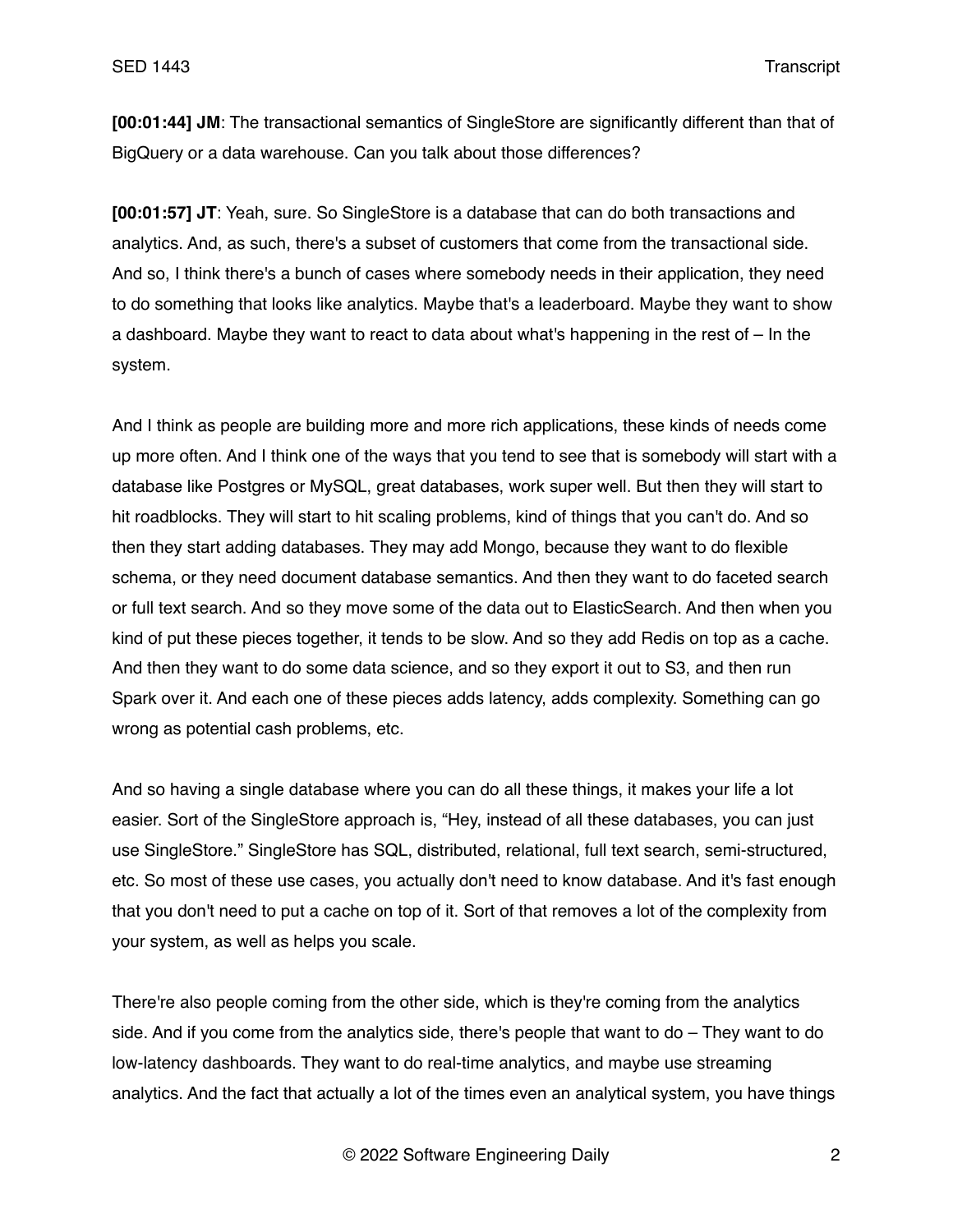that look like transactions. You have things where you need – You have data that's coming in quickly. You maybe have things that are exposed to end users. So you need really highconcurrency. Like, data warehouses tend to not scale to 10s of 1000s of users all hitting it at once. So you need something that also kind of looks more like an application database or looks like a transactional database.

Also, as people want to make more sort of not just reduce the latency of the dashboards they get or the recency of the dashboards they get, but they want to be able to make automated decisions. If you make automated decisions, you really are going to have real SLA on how far you can be behind. Because if you're making decisions based on data that's too far behind, then you're going to be making poor decisions. For those kinds of reasons. You also need something that can handle that transactional semantics and analytical as well.

**[00:05:05] JM**: How much can you talk about the architecture of SingleStore?

**[00:05:10] JT**: I can talk about a lot of it. I'm an engineer by training. Has been 20 years as an engineer. I worked on a lot of the pieces of BigQuery. I worked on Windows kernel. So I love talking about architecture, probably more than I should when I talk to customers, etc. And I want to just sort of geek out on how things work.

And to me, actually the key thing about SingleStore, I mean, there's a lot of great things in SingleStore. But kind of the key thing that allows us to do these transactions and analytics in the same place, which often people say can't be done. Sometimes we tell people, "Hey, we can do transactions and analytics." And they say, "I don't believe you. Michael Stonebraker said this can't be done. I trust him over you." I was like, "Well, we've got the benchmark results to prove it." And they still say, "Well, we don't believe you." But kind of, if you understand the architecture, you can kind of see that it is possible. And it's related to our storage system. We call it universal storage. Actually, in fact, we originally called it SingleStore. And that's kind of where we got the name for SingleStore. We used to be called MemSQL. But we had this single storage engine that can handle both row store and column store. And so could do both transactions and analytics in the same place. And that's where we got the name. And then we had to rename the feature so that people didn't get confused with the name of the company.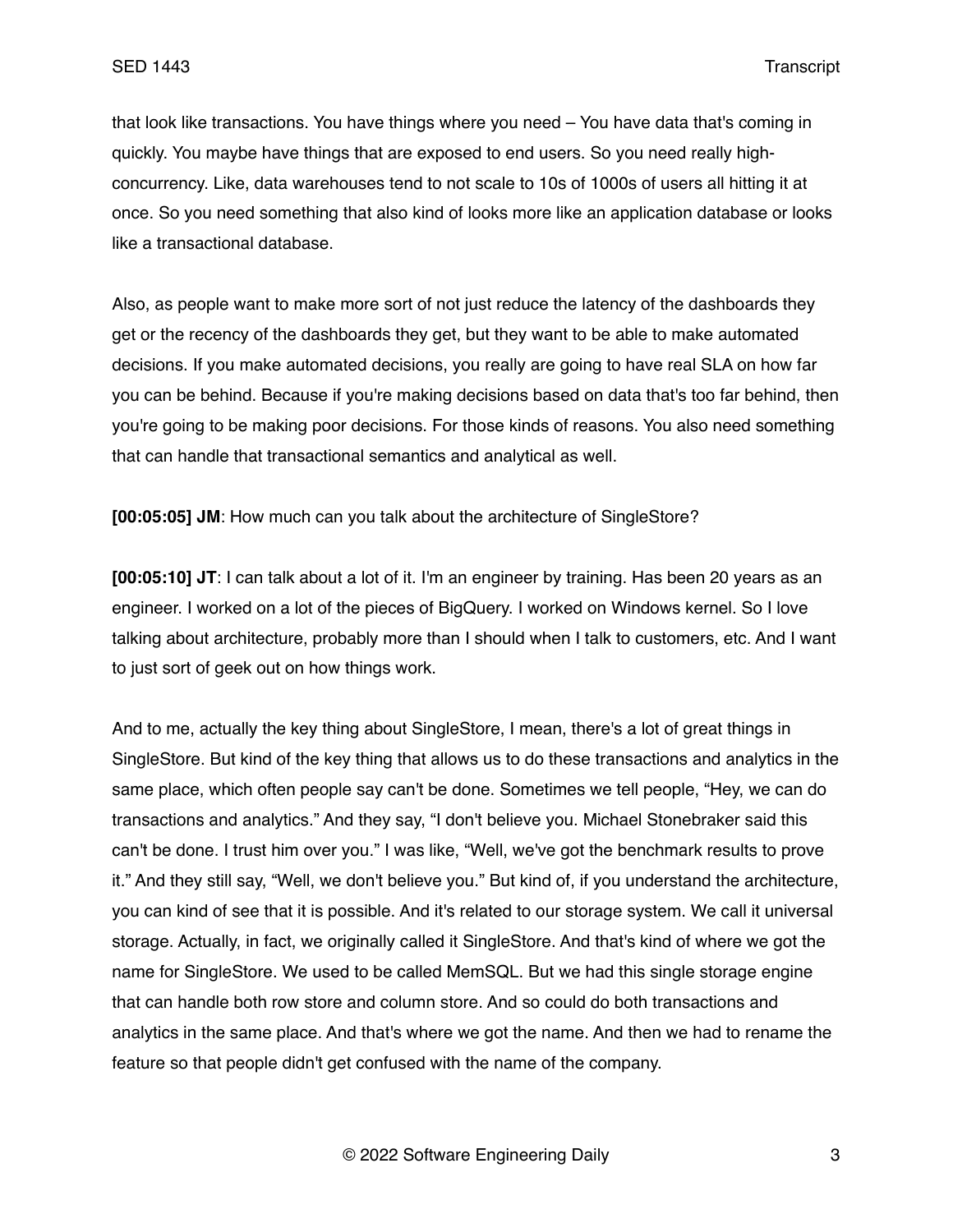But anyway, the way it works is we started with this in-memory, very fast in-memory database. It was distributed. It was high-availability replicated, and it was a row store database. And it used skiplists, skiplists index. And skiplists, the way it was built, it was locked-free. Using lock-free kind of coding techniques. And that made it very, very high-concurrency. So you basically could have lots of threads all hammering on the same thing without having to do any blocking. And this lets us do a lot of updates very quickly. So there's really great in-memory database, I think about as fast as you can make a database. But then you need to add persistence.

So the typical way you add persistence in a database is you write to a transaction log. And especially with the advent of SSDs, you can do that very, very fast. So basically, all you have to do is append to a log. And so, then we had an in-memory database that could do – Because we don't actually have to hit the disk for any reads. So we can still do kind of sub-millisecond operations. And then you have to write to the disk and you just append to the end of a transaction log or a replay log when you do updates.

And then the next step, and this is sort of where what enables us to do transactions analytics in the same place, is you don't want to have to replay the entire log every time. No restarts. So when we write out snapshots of the row store data, instead of writing it out the same format, we transcoded into a column store.

Column stores are generally very good at analytics because of the way they can compress the data. So you have to read less data the way you only have to read certain columns. And there's a bunch of other tricks you can do in a column store so that basically you only have to read a very small amount of data.

Now, column stores are generally bad for transactions, because they're very hard to update. So if you want to update something in the middle of a column store, you basically have to rewrite the whole file. And that's one of the reasons why a lot of these cloud data warehouses tend to be not very good at doing updates on both.

So with SingleStore, when you want to do an update, we basically just hoist the segment, so the block of the file that you updated, we hoist that into the row store in-memory. So now the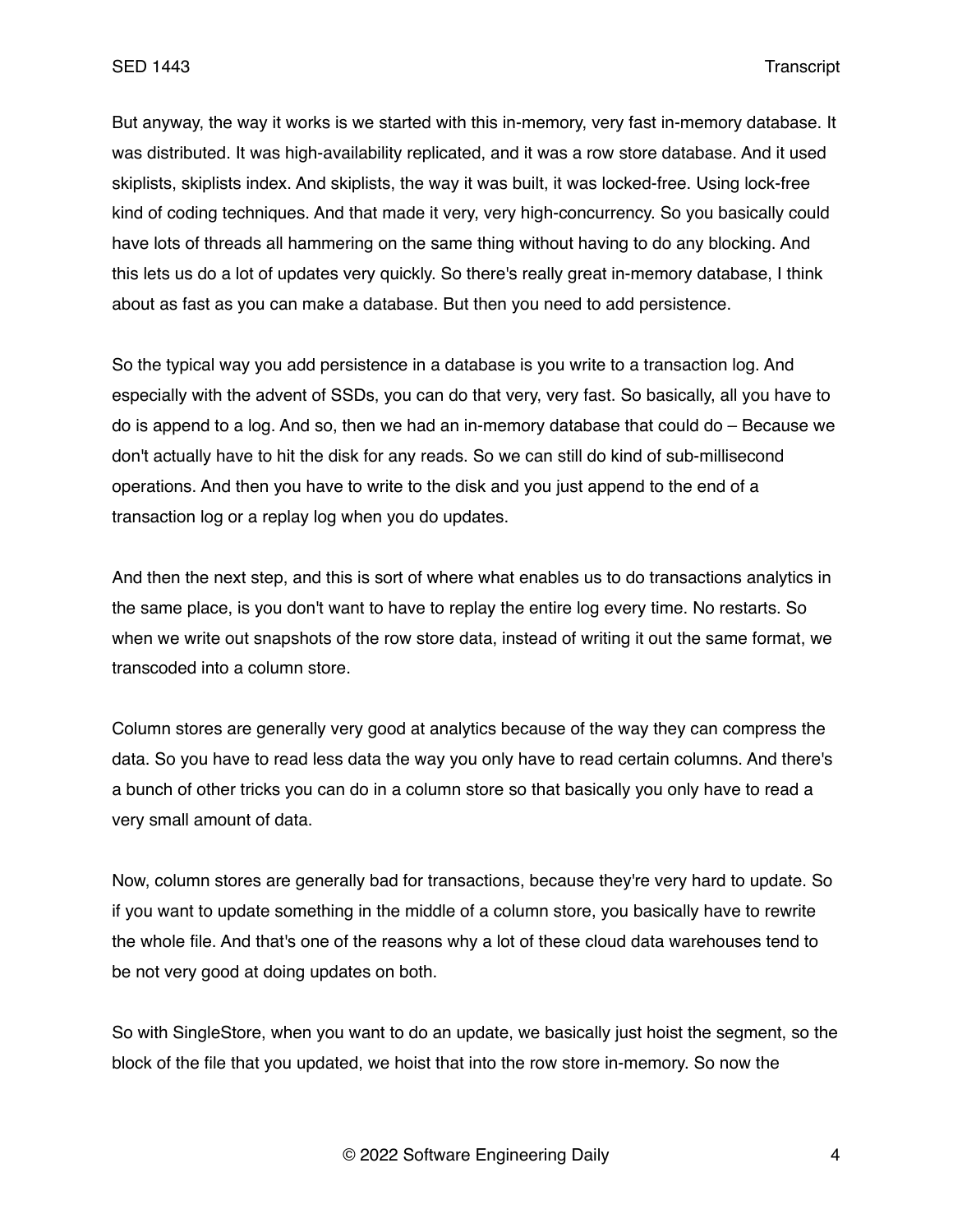memory portion of it owns that data. And then, basically, we can do very fast updates on that. Lots of updates. Once that **[inaudible 00:08:54],** then we can write it back to the column store.

So to the user, this is all seamless, and it all happens under the under the covers. But the impact is that they can get fast analytics and fast transactions. We built our own column store format, because one of the other things you need to be able to do to be a transactional database, because you need to be able to do fast point lookups.

So if everything fits in-memory, that's great. But often stuff doesn't fit in-memory. So we have basically seekable column store. So we have a hash index into our column store that lets you basically just go right to exactly where the data that you need is. So that also helps solves one of the problem with – Generally, data warehouses have a hard time doing lookups, because you have to read an entire block of data in order to find just the thing that you're looking for. So those are the two top tiers of our storage system.

The third tier of our storage system is object store. So we will write to S3, GCS, Azure Blob Storage, or Ceph, or Cohesity, or MinIO if you're on-prem. And that allows us to get separation storage and compute. It allows us to sort of scale to petabytes. Virtually, unlimited scale. It also allows us to do – Basically restore the data as the table as of a particular time, because we can store the full transaction log.

And then also, it allows us to do separation of compute and compute, where you can have two different compute clusters talking to the same data. An example of where this would be useful would be if you were using SingleStore for your application, as your primary application state, that's one compute cluster. But then you might be doing analytics in a separate compute cluster. So they both kind of talk to the same data. But there's no overlap in the resources, the hardware that's being used. And then you can also have other teams spin up additional – We call them workspaces. That allow them access to the underlying data.

**[00:10:54] JM**: When you have the multitude of underlying storage systems, it seems like it could lead to inconsistencies between the different layers. How do you resolve those consistencies or lock against them?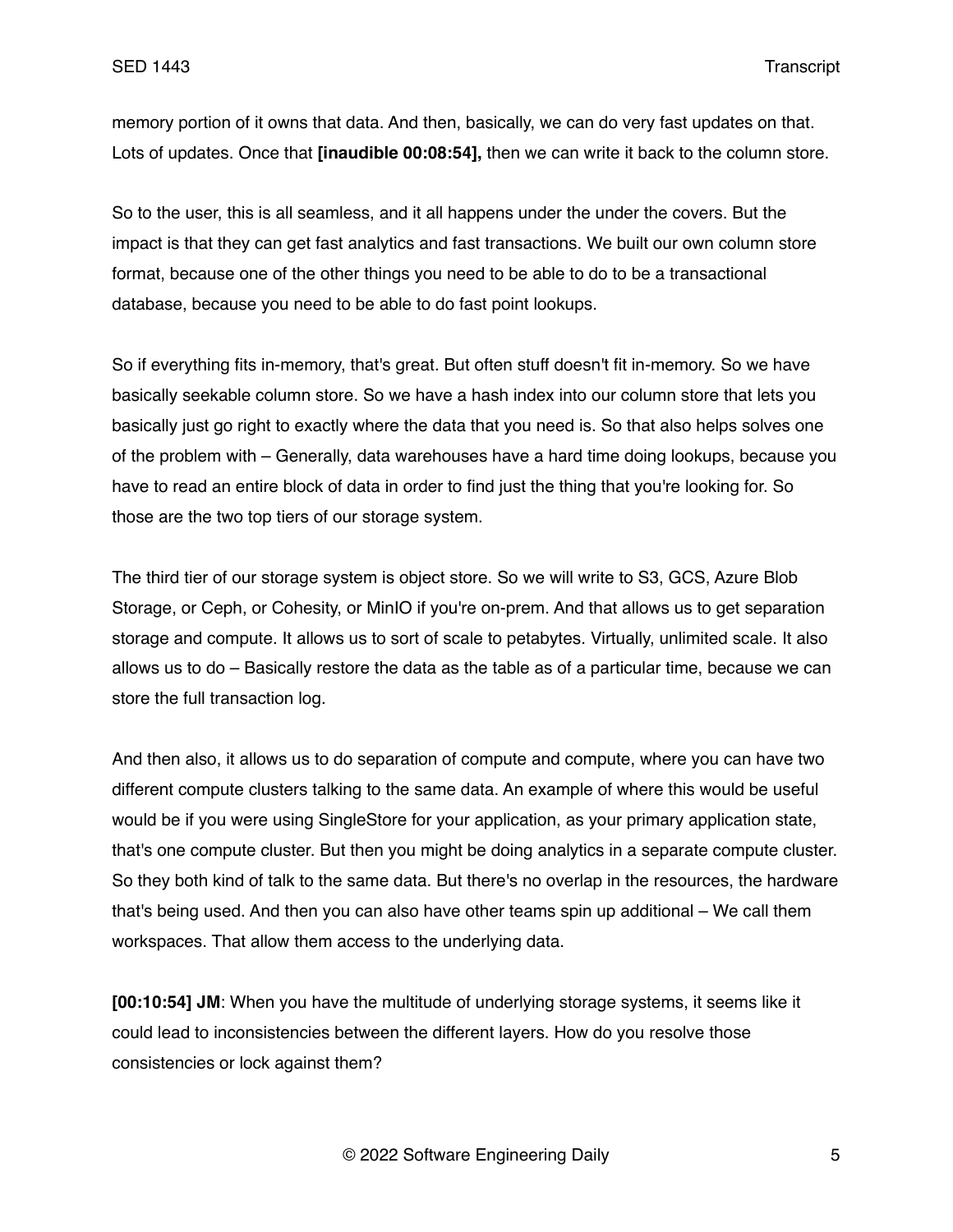**[00:11:11] JT**: That's a good question. I think that's where a lot of kind of the secret sauce goes in. Especially when you consider it's not just a single node instance, it's also a distributed system, then all of that coordination becomes very, very difficult. We have a kind of a global versioning system that we can use to basically resolve to understand relative timing across the system. And then the thing that actually helps when you're trying to patch together the updated portions, the in-memory portions with the column store portions, is it's not done on a row-level basis. It's done on a segment-level basis. So it's actually pretty easy when you're doing a query to basically skip over a segment from the column store and then kind of union that with the data that's in the row store. Now, obviously, it gets trickier than that, and then when you also have data on object store.

But for the most part, SingleStore is built so that higher levels of the storage system, which are kind of the lower latency levels of the storage system, rarely have to wait on the lower levels of the storage system. So most of – Kind of the protocols are all built so that most kinds of timeintensive work can be done asynchronously behind the scenes.

**[00:12:31] JM**: So if I understand correctly, there are, I guess, three places where you're storing a piece of data, typically. There's a in-memory caching layer. There's a database layer. And then there's like a bucket storage layer. Is that correct?

**[00:12:53] JT**: Yes, that's a good way to think about it.

**[00:12:56] JM**: Okay. Why do you need the bucket storage layer?

**[00:13:00] JT**: So as for two things. One is for kind of just general persistence. Like if you want to – Or durability. Generally, you kind of have a higher durability at that layer, from in terms of disaster recovery, things that can go wrong. The other thing is it enables us to do separation of storage and compute so that we can actually blow away the compute cluster, which includes the local SSDs, and then recreated again. And basically, all of the data is still stored at the object storage layer.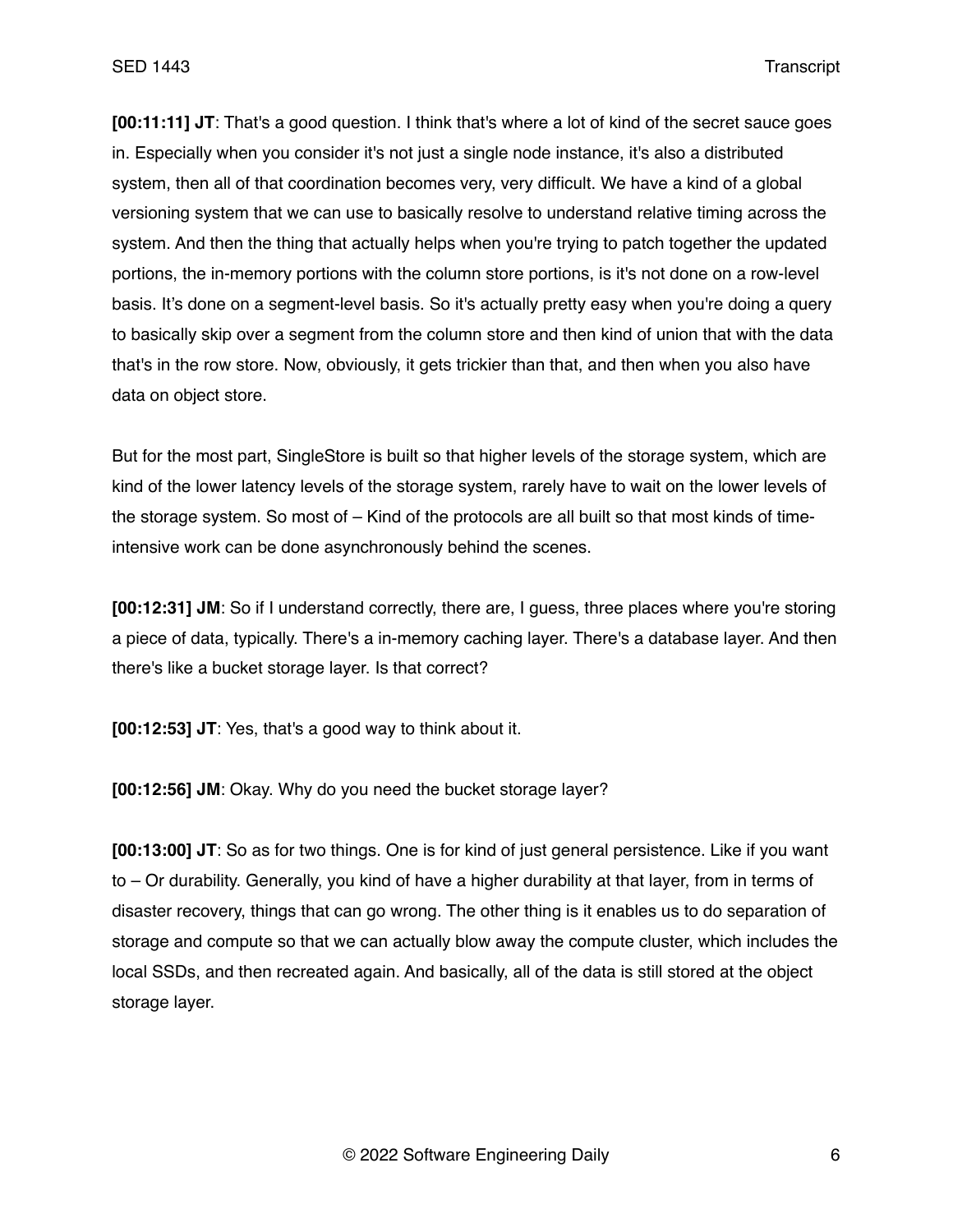So scalability, durability, and is also what kind of allows us to do, as I mentioned, the separation of compute and compute, where you have multiple different compute nodes all synchronizing against the object storage layer.

**[00:13:49] JM**: Okay. So can you talk a little bit more about what you use for the caching layer and the database layer? Are those all custom-written database infrastructure?

**[00:14:04] JT**: Yeah. I think one of the interesting things about a lot of the kind of databases these days, it seems like there's lots of database companies and lots of kind of a proliferation of databases. And a lot of them they sort of just take – They'll take Postgres and rewrite the storage system, or MySQL. And they'll rewrite a piece of it. And then sort of to help it scale, to help it deal with – To solve some particular problem, SingleStore and MgmSQL were really built from the ground up as a kind of a distributed in-memory database. So all this stuff, we've built ourselves. It's one of the reasons that it's taken us a long time, the company is 10-years-old, in order to build these things. So we built our own hash indexes, our own column storage format, our own row store, even our own RPC system in order to sort of really optimize the performance.

**[00:15:03] JM**: So if you want to build a search index against a SingleStore database, what's the best way to do that?

**[00:15:14] JT**: So SingleStore has a built-in CLucene. We took CLucene, which is an inverted index. And I believe it's the same thing that powers Elasticsearch. We ended up rewriting a bunch of it to work well our underlying infrastructure. So you basically can just – You can create a full text index on top of SingleStore, and it'll use that CLucene infrastructure. And so you can do the same sort of full text search engine type queries, queries over all of the fields, for example, that you would do something like Elasticsearch. But you can do that also in a relational database.

**[00:15:55] JM**: Okay. Got it. Can you talk about the query semantics of SingleStore? I guess there's a lot of different ways you can query the database. I guess maybe you could talk about how to optimize query semantics, or maybe talk about the query parser or the – Just maybe let's walk through the architecture of a query and the processing of a query.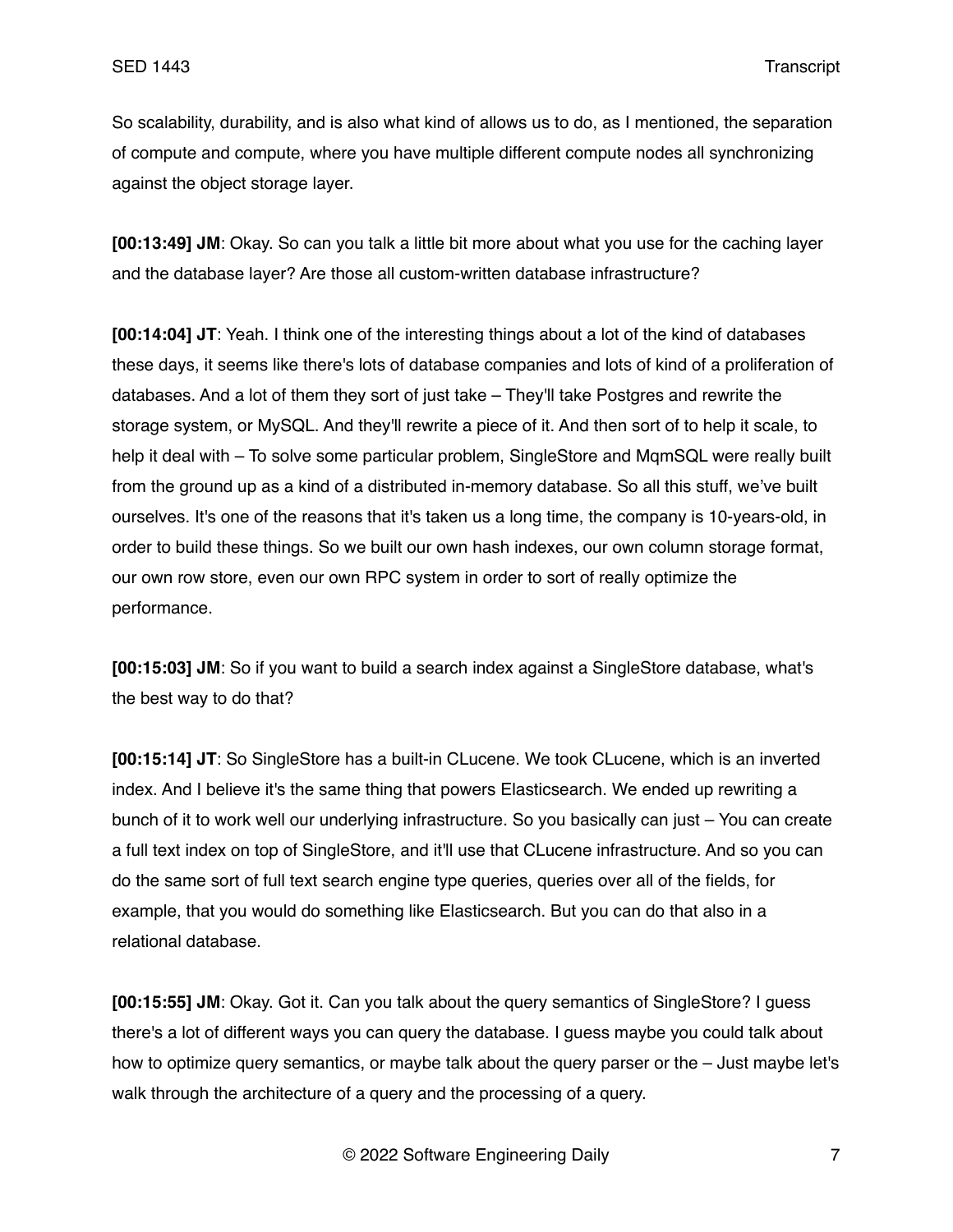**[00:16:22] JT**: So just one thing is SingleStore is MySQL compatible. Almost completely MySQL compatible. There's a lot of weird things. And MySQL is around for a long time. So there's a lot of like weird kind of cobwebs in the corners. And so we didn't necessarily implement all of those pieces. But, in general, it's datatype compatible with MySQL. It's even wire compatible with the MySQL protocol. SingleSTore has some cool things on the query processing side. I tend to geek out about the storage side, because I came from the storage world more recently kind of than the query processing world. But some really cool stuff in the query processing and optimization.

So there's one which is vectorization. So kind of starting from the bottom-up. But if you're reading from a column store, you're generally reading a column once in the same – The same field is listed multiple times. So it's actually pretty easy to use vector instructions from CPU vector instructions, because what you have is a vector of a particular set of data. And so we do some of vectorization using the Intel instruction set. And we'll even do operate directly over the encoded data format. So we don't have to decompress it. We can actually operate on the data in place. So that's one of the ways that we get good performance.

The other thing that we do is we do query compilation. So if you have a complex query, maybe your query is doing like computing, some value or truncating a date, etc. Instead of interpreting that, we can compile that to x86, raw x86, so that we can execute that as fast as possible. And then we cache those query plans. Soo the next time you run that query, we don't have to recompile it. It's already there. And we can execute that at basically raw machine speed.

Other kind of interesting things about SingleStore. So in a distributed database, the hard part is what happens if one node needs data that's in another location? Happens a lot of the time. Generally, the way you do that is either broadcast or shuffle. Broadcast is basically you take data and you send it to all the nodes. Shuffle is basically you put like with like and you shuffle things around. So SingleStore can do both of those. If you want really low latency, that's very hard to do. You basically have to have the data already where it needs to be.

And so we have two ways of doing that. One is something we call reference tables. Reference tables is sort of like a pre-broadcast where we basically make a copy of a certain table in every node. And that way, when you run the query, there's already a hash table built on top of it. So

© 2022 Software Engineering Daily 8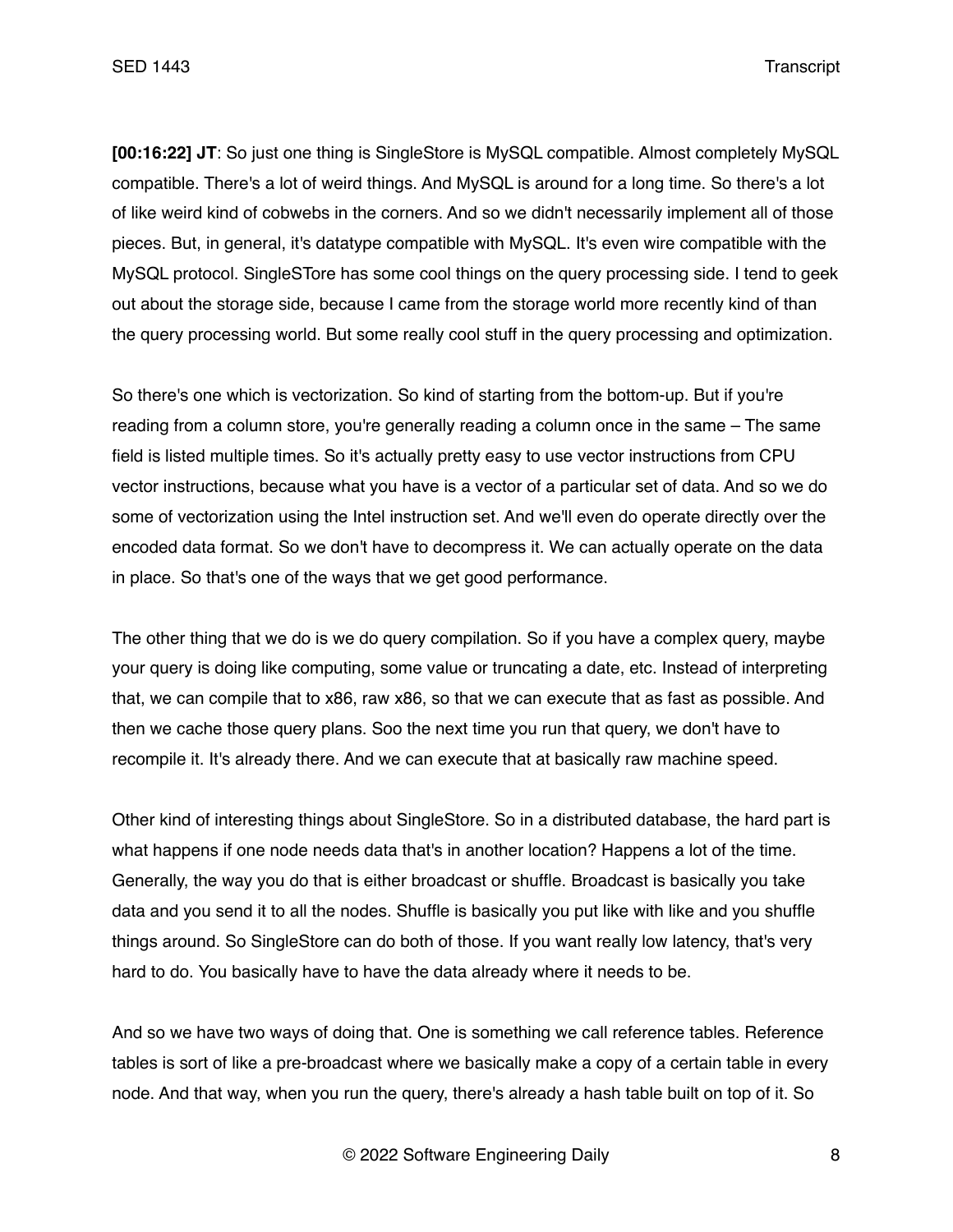you're able to basically operate – Do joins with that table without having to do any data movement. The other one is co-partitioning. And it's a reasonably common thing. But I think most of the data warehouses don't do this, which is if you want to do a join against two tables, and they're both partitioned in the same way, then you don't have to do any shuffling or any data movement, because basically you can just scan through those on a single note. And in fact, SingleStore lets you define a sort order as well. And the sort order is the same, then it's a very simple merge operation.

**[00:19:52] JM**: And is there ongoing work to optimize the query system? Or does it feel like it's already sufficiently optimized?

**[00:20:05] JT**: You can never get sufficiently optimized. Like, there's always something you can do. It's also what makes actually benchmarks pretty interesting, is because benchmarks, something like TPC-H, TPC-DS. TPC-H I think is 25 queries. TPC-DS is 100 queries. And each one of those basically requires the optimizer to do something hard. So often, companies, database vendors will kind of – You run TPC, TPC-H, you're like, "Oh, everything is good, except query 13. Query 13 is terrible." And then so you figure out, "Okay, what is the optimization you need here?" And it turns out that you're not doing a push down in this case, or you're not moving something – Pushing it below the join, etc. So there's lots of different tricks. And to some extent, people end up doing benchmark engineering where, basically, you tune the optimizer to the benchmark, and that sort of when it doesn't work, or when it works poorly. I even have heard apocryphal stories of a database vendor that I won't name that basically hard coded the query plans for kind of the TPC benchmarks into their query planner, so that anytime they saw those, they would kind of jumped to those plans.

SingleStore, we don't do that. But we do kind of recognize that, "Hey, some of these queries don't work as well, because maybe our optimizer is –" We've got these 150 optimizations or kind of tricks that we do. We're missing a couple of the other ones. And so you kind of continue to crank through those. And some of those are from things that customers find, or some of those are things that you're just sort of like – It's sort of well-known in the database literature that in order to solve X problem, you have to do Y.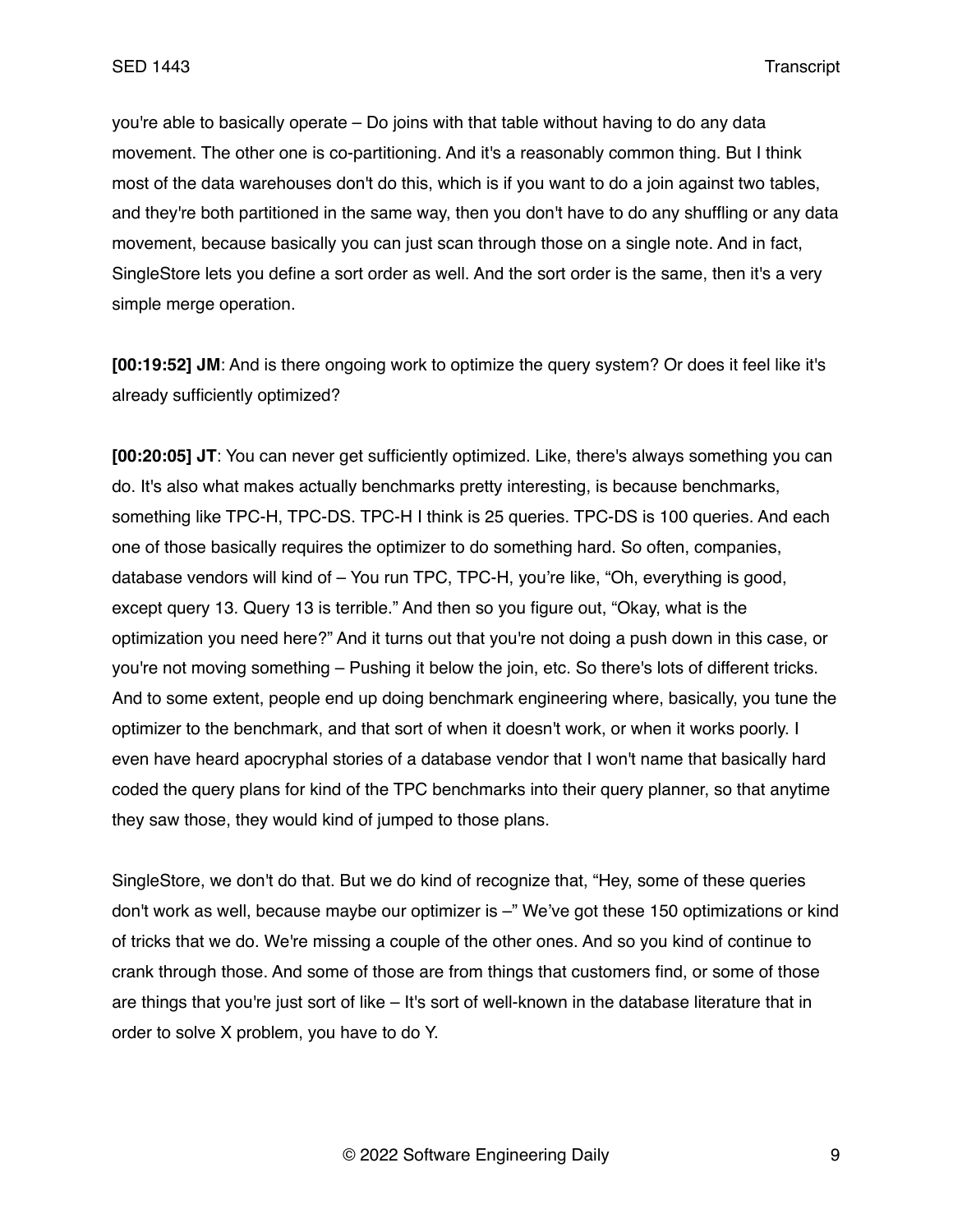And, of course, in addition, I think a lot of the traditional database literature and database optimization was designed around kind of single box, single box databases, the scale up databases, like the old school, or the Oracle, the MySQL, where the decisions that you'd have to make with data could be moved around a lot more easily. And then trying to do some of those same types of optimizations in an explicitly distributed world is harder.

**[00:22:19] JM**: Tell me about what goes into standing up an instance of singles store. And maybe you can go into what elements of the database are partition from – I assume every database instances is partition. But there's partition from other databases. But I imagine there's some economies of scale to running lots of databases across a single company hosted databases. Yeah, I just like to get a sense of what goes into an instance.

**[00:22:50] JT**: Sure. So SingleStore, you can use it in two ways. One is as database as a service. That's what we run on. AWS, Azure and GCP. To stand up as a SingleStore instance, you just go to the SingleStore website and you click on the size that you want, and you spin it up. And very shortly, you will have a fully running SingleStore database of the size that you chose. Of course, under the covers, it's a lot more complicated than that. And under the covers, we use Kubernetes to manage our fleet of SingleStore instances. And we do some bin packing of those SingleStore instances. But each one of those instances really is discrete. At this time, we don't do any multi-tenancy. At some point in the future, we may do some multi-tenancy, perhaps on kind of a lower tier of service. But I think customers, especially, enterprise customers, they get grumpy if they're ever going to be operating – If they're going to be sharing hardware with anybody else. And so we make sure not to do that.

The Kubernetes operator that we use is we build a custom Kubernetes operator. We also ship that Kubernetes operator. So you can run single story yourself. You can run SingleStore via Kubernetes. We have customers that are running 1000s of SingleStore instances inside Kubernetes. And that basically gives you kind of a higher level of abstraction. So when a node fails, you can do X, Y and Z to scale up, to scale down. Provide some of the elasticity and ability to – So for a company that wants to run on -prem or wants to manage SingleStore themselves, they have the tooling and the ability to kind of manage a fleet of SingleStore instances.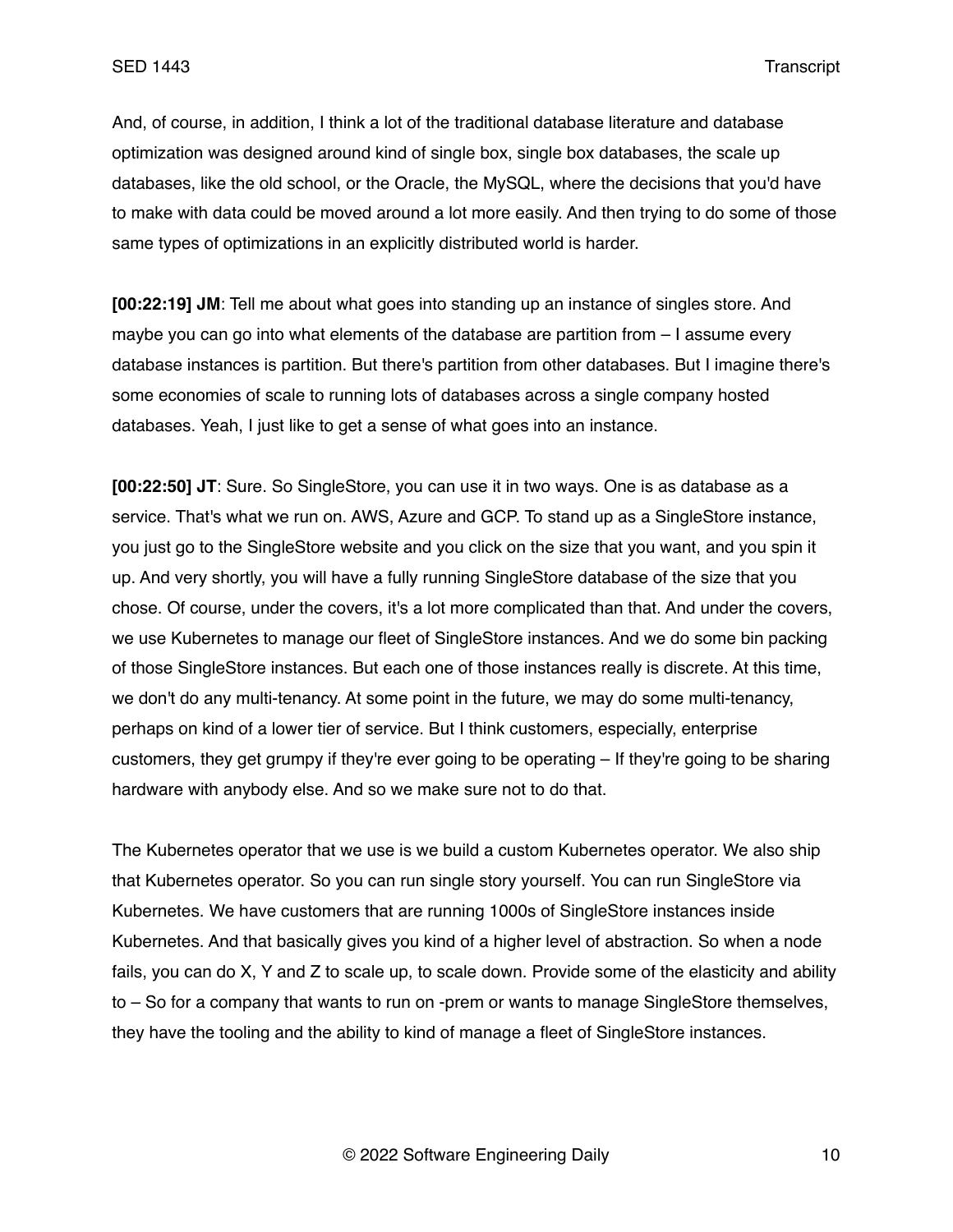Actually, one of the things we're adding very soon is the ability for those to then connect back to our control plane so you get the same SingleStore portal so you can have your on-prem instances and your AWS or GCP instances all sort of managed in the same method. And you can do the same sort of types of elastic scaling. And you get kind of the same new features. It is a distributed database. So it is kind of harder to run than just something like MySQL.

To simplify that, we have a Docker container. So there's a Docker container for the free version. So can download the Docker container to your laptop. You can just run SingleStore on your laptop. Running it on bare metal is a little bit trickier, just because you need to set up – There's a bunch of things you need to set up. But we've got tools and scripts to help you with that.

**[00:25:31] JM**: Cool, that makes a lot of sense. And has the economics of the deployment improved since you move to Kubernetes?

**[00:25:45] JT**: Yes. So we started on Kubernetes kind of from the earliest stages, from the early stages of our cloud offering. I think if you're going to run 1000 SingleStore clusters, having to manage those yourself is would be prohibitive without something like Kubernetes. We did have our own set of tools for deployment, and setup, and configuration, etc. And we still support those. But I think long term we see the world moving into kind of a Kubernetes world, just because it – As I mentioned, it gives you a higher level of abstraction. I don't think in these days anybody wants to manage a distributed database themselves. Like I think they want like something higher level, something where they can say deploy, deploy on X nodes, scale it up to Y nodes, scale it down. When node failures happen, there's basically a process and handlers for that rather than having to sort of do things more manually in sort of the kind of, I would say, the more pre-Kubernetes way of doing things.

**[00:26:48] JM**: And can you tell me more about, I guess, the internal infrastructure used to manage and monitor SingleStore databases? Like, when you look at the cloud product, maybe you could tell me some about what the hosted services that you use are to managing those SingleStore instances and the work around platforming them.

**[00:27:15] JT**: We use Grafana for our monitoring. And we provide Grafana to customers who want to do monitoring. We have a bunch of integration with enterprise, things like SSO, and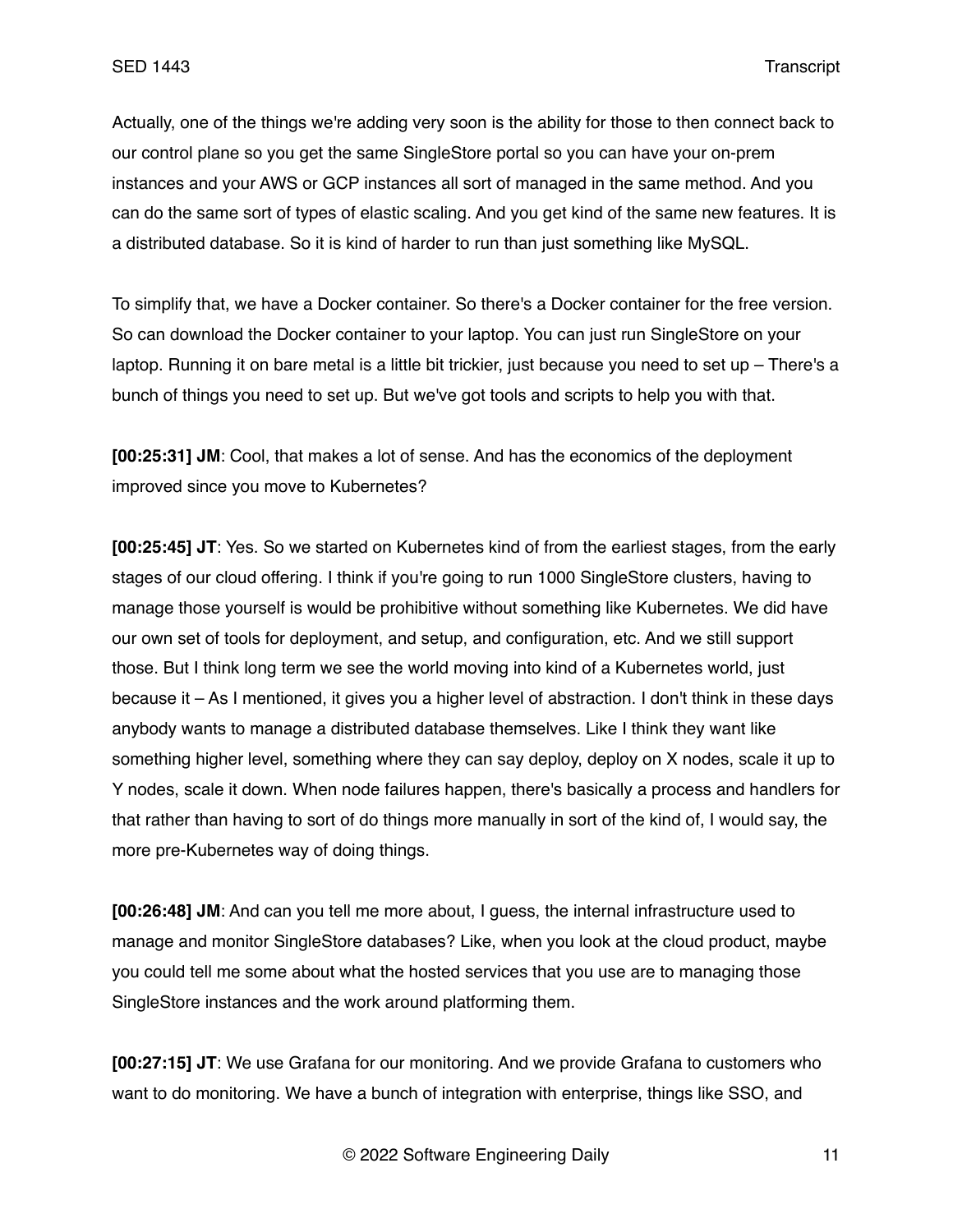Okta, etc. I don't know what else we have beyond that. I think it's actually an area that we want to invest in. And I think being able to monitor your systems is important. And it's important to be able to do at scale. And a lot of the kind of initial things that we're doing is focusing, that we can monitor and understand the systems that we're running, and that we can automate those and make those work well.

And sometimes what takes a second, takes a backseat to that, is building systems that then customers can use for observability and understanding. Because I do think that from the onprem version, you want to monitor the low-level things. You want to monitor CPU utilization, memory utilization. What happens when you run out of disk? Those kinds of things.

But for the managed service, you never want customers to understand those or even see those. So you want to basically translate things into kind of a higher level of abstraction so that customers understand stuck queries, they understand query volume. They understand the ingest pipelines. They shouldn't have to know or care about our disk utilization, because our SRE should be handling that.

**[00:28:43] JM**: Can you talk about the applications that people build on top of SingleStore, and particularly regarding the data layer, or in terms of like data intensive operations? I'd love to hear kind of a comparison to data warehouses and streaming systems, and I guess both from a performance level and an API level.

**[00:29:17] JT**: Sure, I'll give a couple of examples. One, I can't always say the names of the companies that are doing them. But one interesting one is Fathom Analytics. They're sort of building a privacy sensitive alternative to Google Analytics. They're a super interesting company. And they started out, kind of ran into some limitations with Aurora. And they wanted an alternative. Started using SingleStore. Found that it was great. And then they realized, "Hey, I don't need – I've got–" I believe it was that they were using Elasticsearch. And I was like, "Hey, I was using Elasticsearch for these certain use cases. I don't need to do that anymore. I can use SingleStore." They were using Redis because they needed a cache. They got rid of Redis.

The founder of the company, Jack Ellis, wrote a series of blog posts kind of going through all of his kind of decision-making and why he decided to do this. So you don't necessarily have to

© 2022 Software Engineering Daily 12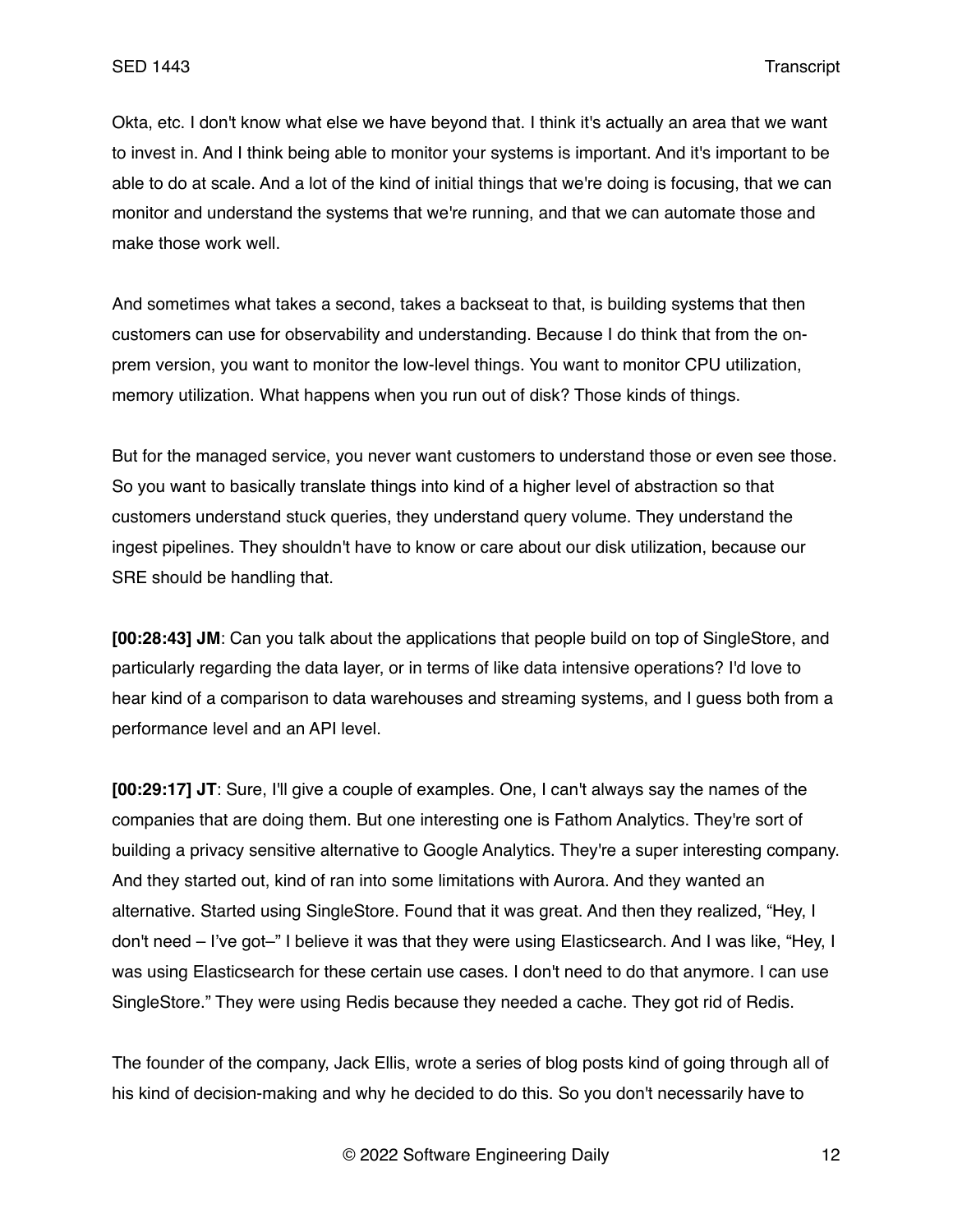take my word for it, like this is a pattern that exists. And that's something that people need. Like, I worked at a startup company before I went to Google actually. I was building something that was very similar. It had a MySQL database, sharded MySQL. We want to do geospatial query. So we use Solar, which is sort of a precursor of Elastic. We used Memcached. It's kind of a precursor of Redis. And it was a nightmare to kind of keep all these things moving and working well together. I was the one that was working on that that part of it. And so something like SingleStore would have been great. So that's sort of on the data-intensive application side.

On the analytic side, there's a couple of different buckets. One is the fast dashboards. So we have just a number of customers, one very large computer company that doesn't like – Gets really grumpy when you use their name. But they have an executive dashboard. Does 800 queries per second. So first of all, like, 800 queries per second is something that it would be prohibitively expensive on most data warehouses. Also, these all have to succeed in under a second. And so, they have an SLA of – A very short SLA. And so they use SingleStore. And they started using SingleStore actually for this workload, because they couldn't find another database that would do this. And then they started finding a bunch of other things that like, "SingleStore, we can use this in this other team. SingleStore, we can use it for this, this and this." I think, every quarter for the last six quarters, they've actually expanded their SingleStore usage.

It's definitely nice coming into the end of the quarter. Like we always see their upsell. Also, a large ride sharing company uses SingleStore. They also don't like us to use their name. But they use it for market segmentation. They have a two millisecond SLA for segmentation. And SingleStore can hit that two millisecond SLA with better than 99% of the time. A major bank uses SingleStore for fraud detection on the swipe. This was on the swipe. It's got to return in sub-50 milliseconds, because the entire transaction can only take 200 milliseconds. And they only have 50 milliseconds for fraud detection. But the interesting thing about that is that that's an analytic query. So like the analytic query has to not just do a lookup or not just do a quick update, but it has to use data about what's going on in the world to determine whether this particular transaction is fraud. That's just a couple different examples of how people are using it.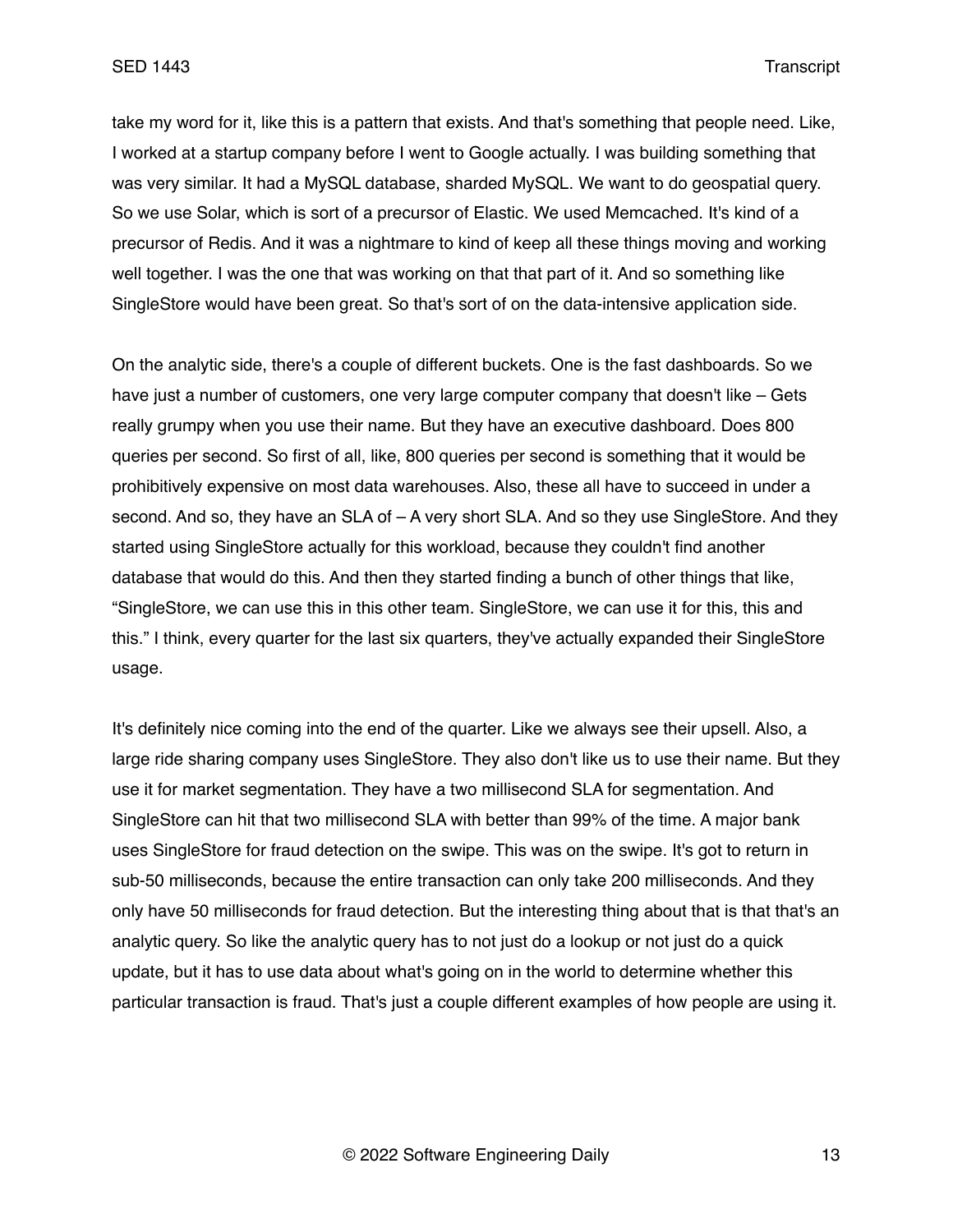**[00:32:39] JM**: And why don't you use the terminology of data warehouse? Like, maybe you could talk a little bit about how, from the OLAP side of things, SingleStore compares to a data warehouse like Snowflake?

**[00:32:57] JT**: Sure. So it's great question you can use SingleStore for data warehousing use cases. And we have people that are doing that. But if somebody is deciding between Snowflake and SingleStore and they want pure data warehousing, they're going to choose Snowflake. So we try not to set up those comparisons. They just have a lot more features. They have a lot more analytics features, a lot more analytics ecosystem. There was one large hedge fund. The guy was like, "Look, I really want to use SingleStore. But all my data that I'm getting is in Snowflake. And so it would have been difficult."

Now, on-prem, actually SingleStore is a – We find that people are migrating from on-prem data warehouses into SingleStore. Some Teradata, Vertica, Netezza, etc. And they do it as like a twostep modernization. So step one is you move to SingleStore, and you can do that on-prem. And step two, they move to cloud. And that way you don't have to do all of the changes at once. And often, they have they have on-prem hardware, etc., that they need to depreciate or that they want to they want to continue to use, or they wanted to make sure it's low-latency access to their applications, or it's behind their firewall. So there's lots of reasons that people will want to use SingleStore on-prem.

I guess the last one is just I think that even most of the cloud data warehouses, the Redshift, BigQuery, Snowflake, etc., don't even call themselves necessarily data warehouses anymore. They call themselves, "We're data platforms."

I used to talk about data warehousing is not a use case and kind of what the people – What customers needed was something actually broader than just data warehousing. And if you think about it as just sort of solving the same problems that you solved 20 years ago, then you were unnecessarily limiting what you could do with your data.

**[00:35:01] JM**: Is there a work you could do over time to augment SingleStore with like full-on data warehousing functionality? Or do you think it's just prohibitive when if you're trying to do that much multi-modeling?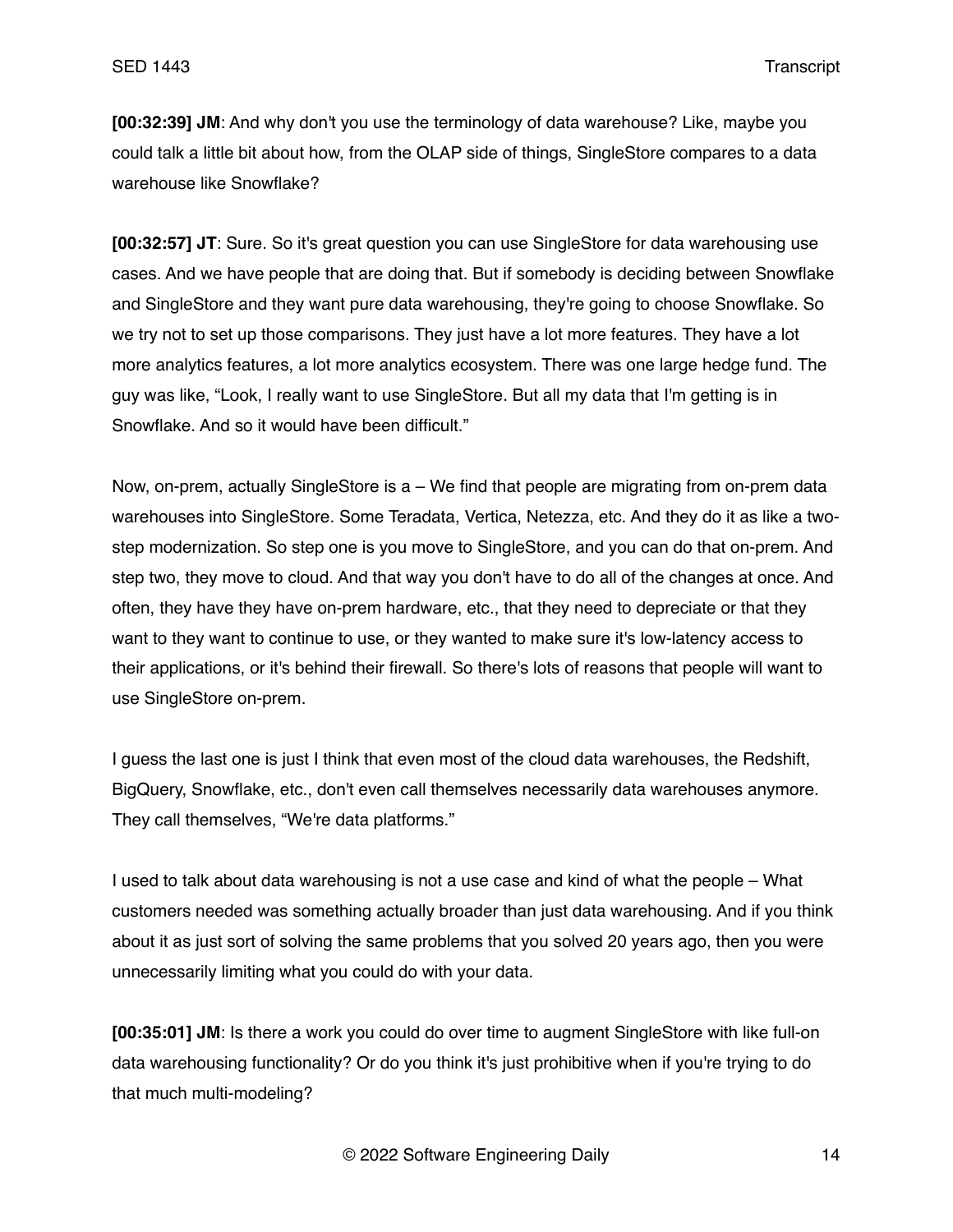**[00:35:19] JT**: Great question. I think in the fullness of time, we'll get there. One of the difficulties of sort of trying to be this broad multi-model database is that you don't want to try to be everything to everyone. And you have to focus on certain areas. And so, we have decided not to push too hard against directly competing with the data warehousing vendors.

That said, a big use case – One of our three main kind of motions is augment, and sort of data warehouse augmentation. Because a lot of the time, somebody is using a data warehouse, or they're using a database, and there's a subset of workloads that are not fast enough. Maybe they can't land data fast enough. Maybe they need super high-concurrency. Maybe they need they need really low-latency.

And so we find a lot of customers using kind of either a Lambda architecture or land data in both places, where they landed in SingleStore, because they can do the updates very fast, and then they push the data back to another data warehouse. But we started out as sort of augmentation.

In fact, augmentation – So when I was at Google, we were really, really focused on big take outs, like taking out Teradata, taking out these kinds of other big systems. And those are massive undertaking. It's like you have to worry about – People have like 10,000 scripts that run against Teradata. They have all sorts of applications. And you want to make sure those things don't fall over, or they don't fail. And to try to do that all in one step is really, really difficult.

So I think the better approach, and the approach SingleStore is taking is, "Hey, we will augment the thing that you're doing with something that will help you either scale better, or get better performance, or latency, or better kind of simplicity." And then over time, "Hey, if you like SingleStore that was working, you may find that more and more of your workloads stay in SingleStore." And it's also a pattern that we see. People find it more cost-effective than some other systems. Sometimes people complain that other systems, it's easy to have other – Cloud data warehouses are – It's easy to have runaway costs, etc. And so SingleStore is often a good option if you're concerned about your TCO.

**[00:37:41] JM**: As you look at across the newer database market, I think some of the more innovative and successful databases I've seen are Rockset, PlanetScale. I'm trying to think of

© 2022 Software Engineering Daily 15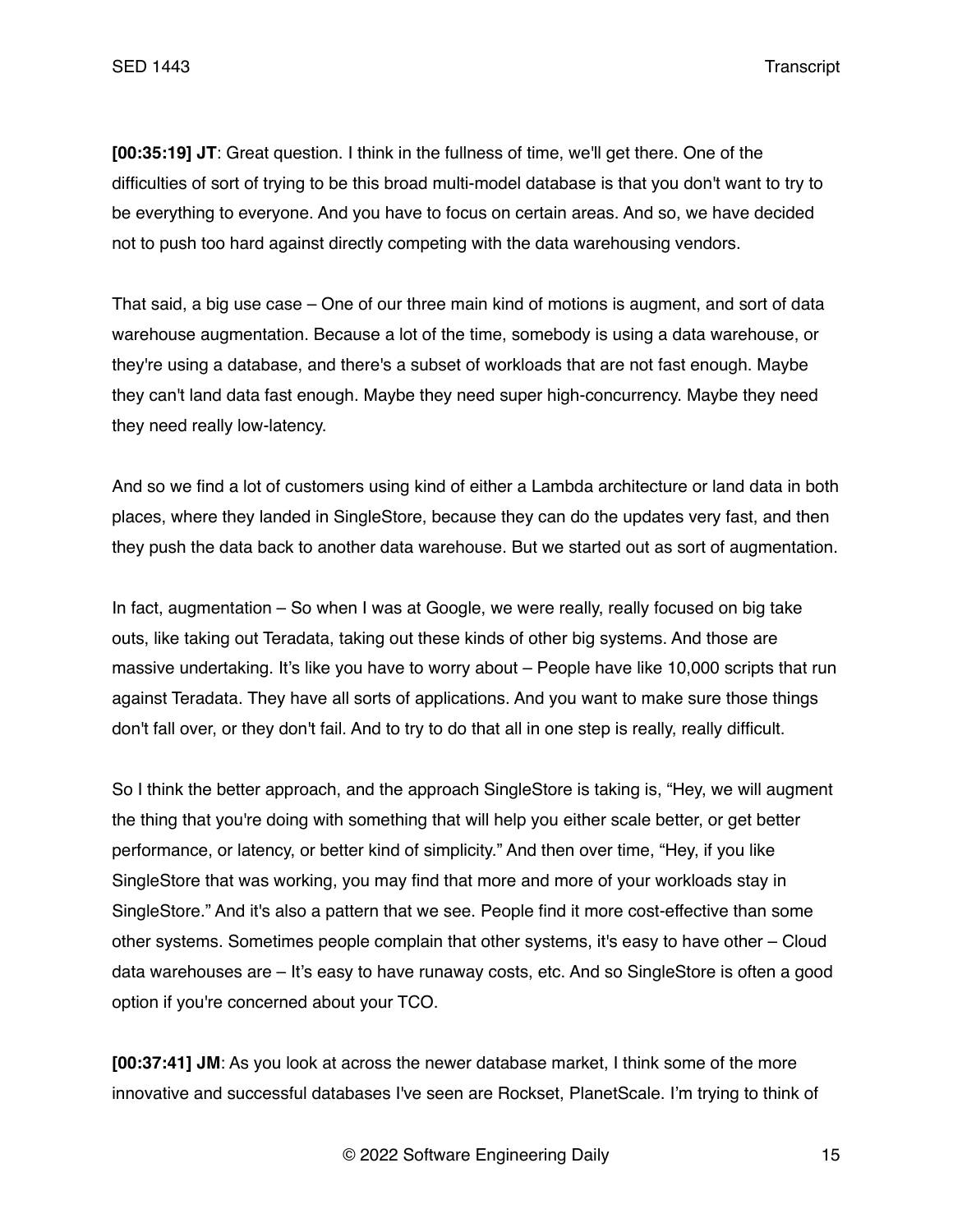others. And then there's, of course, a variety of newer data warehousing technologies, like, I guess Presto has really been productized by Starburst. And if Pinot being productized by StarTree. Are there any sources of inspiration that you take when you look towards the future of SingleStore?

**[00:38:21] JT**: Absolutely. But I think we're trying to take our inspiration from customers rather than competitors. I think a lot of people are chasing sort of the decay of the data lake. I think there was a time when everybody needed to have Hadoop. And if you want to Hadoop, you have to have a data lake. And the data lakes quickly became a data swamp.

And I remember, when I was at Google, we had this customer advisory board with some of the execs, like the CTOs of Fortune 10 companies. Like some of these biggest companies. And we were trying to sell them actually on a data lake idea. And it's like, "What do you think about data lakes?" And like that was the one thing that all these people agreed with, was, "Oh, my God. I hate my data lake. And like, I wish I could get rid of it. Or I wish I could -"

And I think that it's sort of nice to have a dumping ground in a place where you don't have to worry about it, and it's cheap, and I can store all my data there. But if you're not careful about it, then it just becomes a mess. And there's a bunch of tools that are data catalogs and mechanisms for dealing with that.

And I think that we're seeing these query engines, things like Presto, being able to query the data where it sits rather than to have a manage storage system. And I know that the Databricks folks, for example, they talk about how great Delta Lake is because it gives you the advantages of a managed system with the kind of the cost and fungibility of a data lake. And kind of my view is that the database storage, or data warehouse storage, managed storage system, is strictly better than a data lake storage. I think that's because if you have control over – Like, a lot of the performance of a database is due to how the data is laid out. And if it's the customer's responsibility for laying out the data, then they're not going to do it right. I mean, it's something you have to sort of constantly groom and maintain is sort of how the shape of your data is for how the queries are being done. So from a performance perspective, if you have to give customers the physical access to the data, that also causes all sorts of problems.